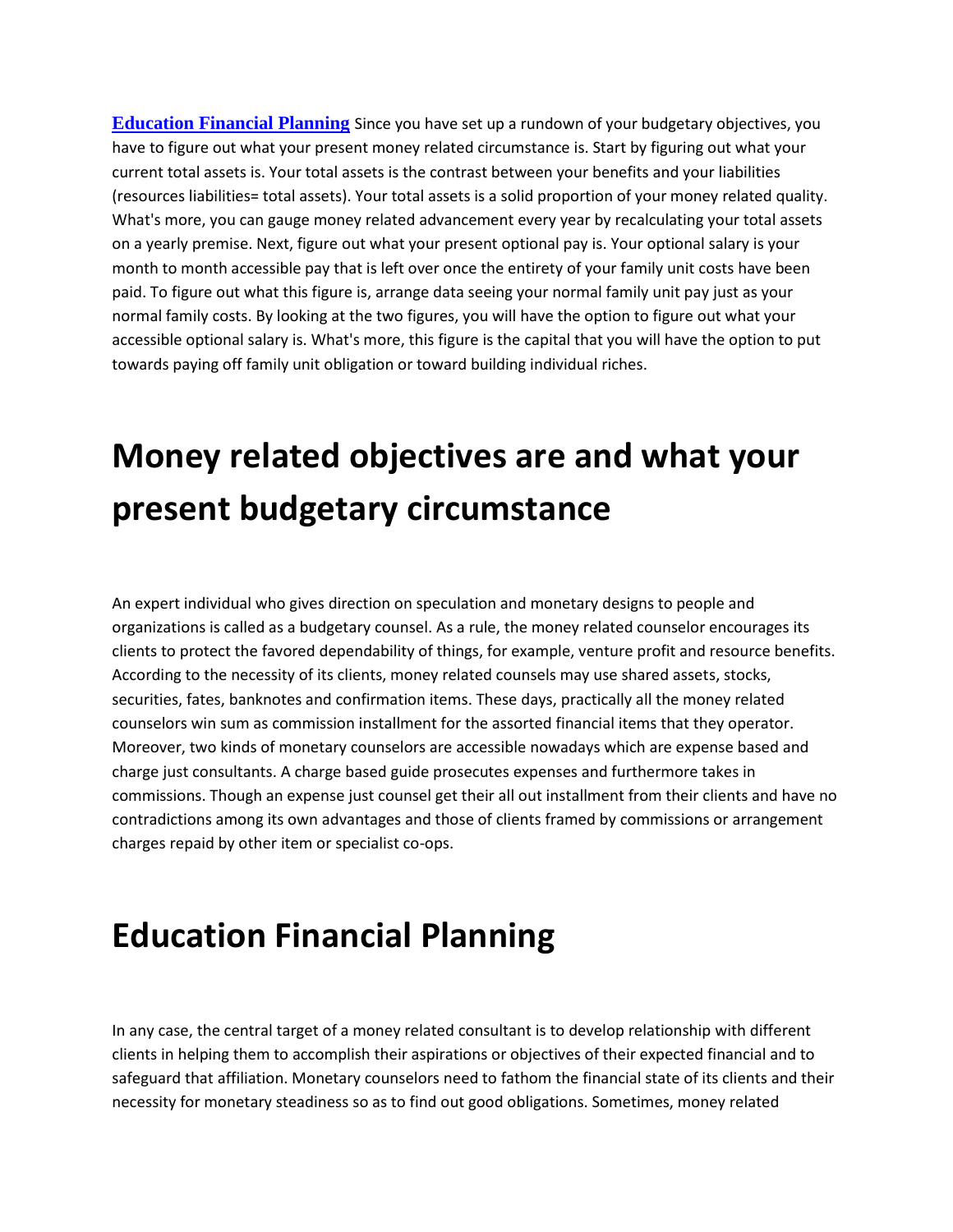counsels may encourage its clients to progress for both long haul and transient purposes. It is the money related counsel's duty to check the desire of its clients and from that point to prompt right venture plans. Ordinarily, a more extended term point of view allows the budgetary specialist to advocate progressively incautious speculations with conceivably better perils and advantages.

## **Individuals partner money related arranging with experts**

Be that as it may, on the off chance that they would take as much time as necessary to go over what this is about, at that point they would promptly concur that money related arranging is in reality for everyone. Budgetary arranging is significant for all individuals on the grounds that in either, we plan about funds, regardless of whether they are our accounts, or our family's. One can enlist for a money related class, and the things that they learn can support them and go far in helping them in dealing with their funds. This is on the grounds that on the planet we are living these days, we as a whole execute business, or go to banks for credits and different purposes, and in the event that we don't have the foggiest idea about the nuts and bolts of money, at that point we are damned. Regardless of whether you need to get familiar with uniting your advances, or about best credit rates, a money related arranging course will furnish you with all the applicable expertise to assist you with settling on educated choices.

## **Everybody is a money related organizer**

To lay it increasingly out plainly,. This is particularly so in light of the fact that we as a whole have money related plans, one after another or the other. A budgetary arrangement may incorporate whatever we do anticipating some type of material increase consequently. They incorporate ventures, training, etc. A few people want to employ money related organizers to work out their budgetary needs for their sake. Much this isn't such an ill-conceived notion, it is fundamental that one gets the nuts and bolts and get outfitted with the monetary information that can support them. Particularly since the world is being compromised with budgetary changes, it is just sensible that we as a whole are in a situation to engineer our own money related progressions. A great many individuals keep on losing their positions, the workforce is changing, and except if one has the significant money related tips to make the stay on board, they may endure a ton. On the other hand, you can choose to turn into a money related counsel. This implies you become a budgetary master, and the information that you get will be utilized to help